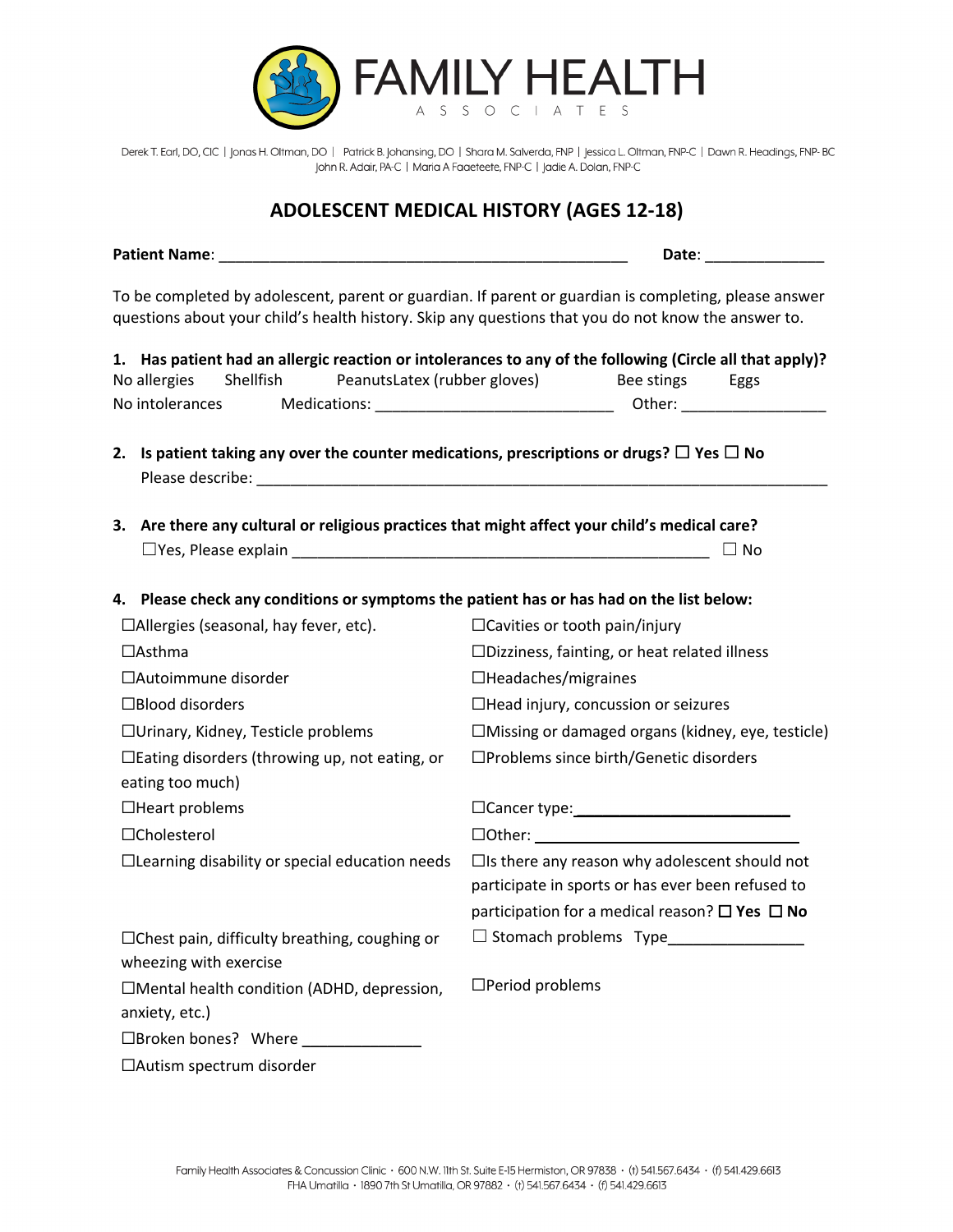

Derek T. Earl, DO, CIC | Jonas H. Oltman, DO | Patrick B. Johansing, DO | Shara M. Salverda, FNP | Jessica L. Oltman, FNP-C | Dawn R. Headings, FNP-BC John R. Adair, PA-C | Maria A Faaeteete, FNP-C | Jadie A. Dolan, FNP-C

## **ADOLESCENT MEDICAL HISTORY (AGES 12-18) cont.**

\_\_\_\_\_\_\_\_\_\_\_\_\_\_\_\_\_\_\_\_\_\_\_\_\_\_\_\_\_\_\_\_\_\_\_\_\_\_\_\_\_\_\_\_\_\_\_\_\_\_\_\_\_\_\_\_\_\_\_\_\_\_\_\_\_\_\_\_\_\_\_\_\_\_\_\_\_\_\_\_\_\_

**5. Has patient had any surgeries, major injuries, or been in the hospital overnight?** ☐**Yes** ☐**No** If yes, please explain: \_\_\_\_\_\_\_\_\_\_\_\_\_\_\_\_\_\_\_\_\_\_\_\_\_\_\_\_\_\_\_\_\_\_\_\_\_\_\_\_\_\_\_\_\_\_\_\_\_\_\_\_

#### **ORAL HEALTH**

**6. Do you go to the dentist regularly (at least once a year)?** ☐ Yes ☐ No Last Visit: \_\_\_\_\_\_\_\_\_

#### **FAMILY MEDICAL HISTORY**

Medical problems that can run in families. Please circle below to tell us about any health problems your family member has had.

| Mother (Biological): Living? YES/ NO/ I DON'T KNOW              |                                             |                                |  |  |
|-----------------------------------------------------------------|---------------------------------------------|--------------------------------|--|--|
| Has no medical problems                                         | <b>Diabetes</b>                             | Kidney problems Heart problems |  |  |
| Stroke/blood clots Alcohol/drug abuse                           |                                             | High blood pressure            |  |  |
| Cancer:                                                         | Mental health conditions:                   |                                |  |  |
| Type___________________                                         | Depression, anxiety, ADHD, bipolar disorder |                                |  |  |
|                                                                 |                                             |                                |  |  |
| Father (Biological): Living? Living? YES/ NO/ I DON'T KNOW      |                                             |                                |  |  |
| Has no medical problems Diabetes Midney problems Heart problems |                                             |                                |  |  |
| Stroke/blood clots Alcohol/drug abuse High blood pressure       |                                             |                                |  |  |
| Cancer:                                                         | Mental health conditions:                   |                                |  |  |
|                                                                 | Depression, anxiety, ADHD, bipolar disorder |                                |  |  |
|                                                                 |                                             |                                |  |  |
| Sister/Brother (Biological): Living? YES/ NO/ I DON'T KNOW      |                                             |                                |  |  |
| Has no medical problems Diabetes Midney problems Heart problems |                                             |                                |  |  |
| Stroke/blood clots Alcohol/drug abuse High blood pressure       |                                             |                                |  |  |
| Cancer:                                                         | Mental health conditions:                   |                                |  |  |
| Type_____________________                                       | Depression, anxiety, ADHD, bipolar disorder |                                |  |  |
| Other:                                                          |                                             |                                |  |  |